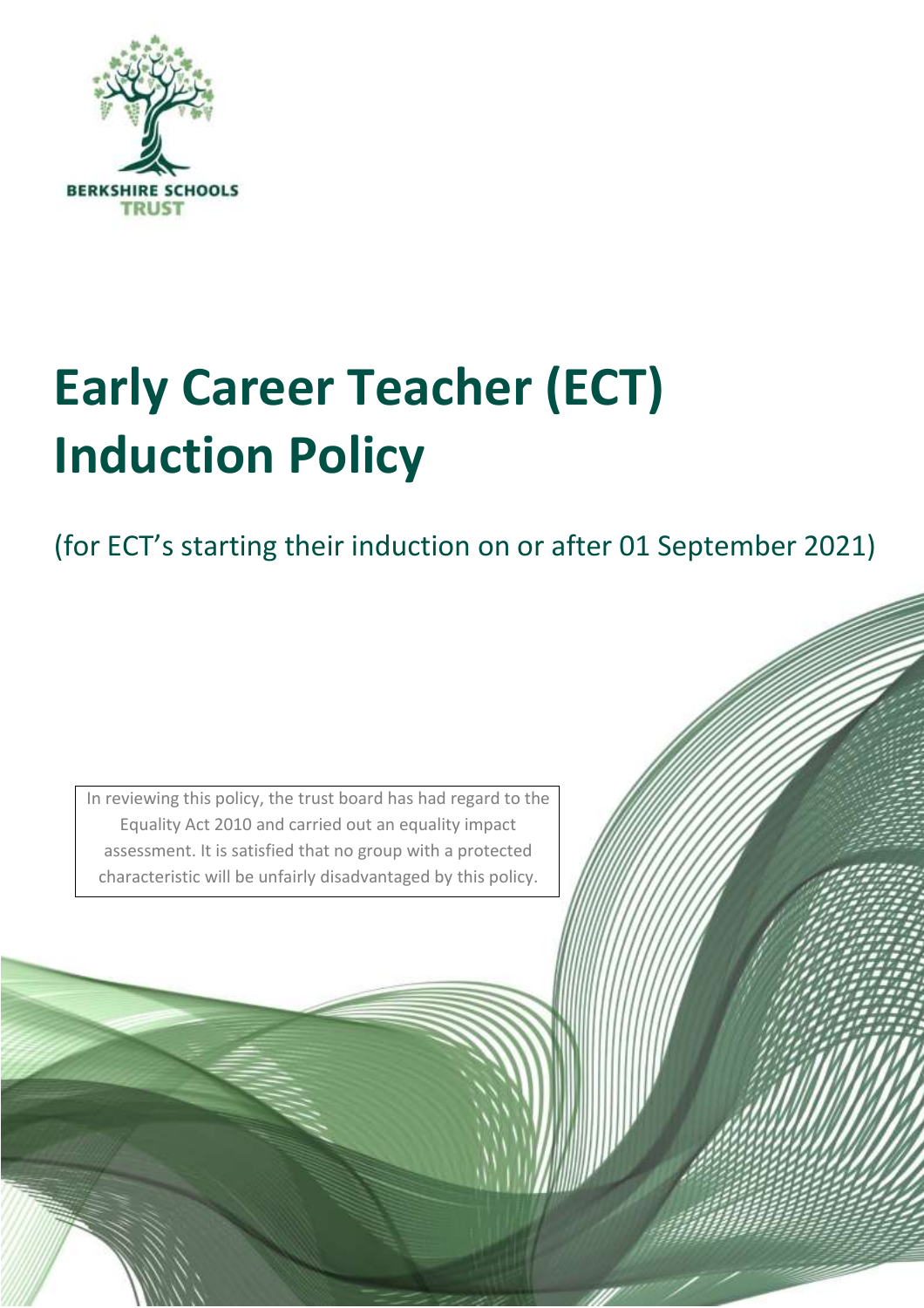| <b>Document History</b>       |                                                                                                                                                                                                                        |          |                               |                       |
|-------------------------------|------------------------------------------------------------------------------------------------------------------------------------------------------------------------------------------------------------------------|----------|-------------------------------|-----------------------|
| Version                       | 1.0                                                                                                                                                                                                                    |          |                               |                       |
| <b>Status</b>                 | <b>Draft</b>                                                                                                                                                                                                           |          |                               |                       |
| Date                          | September 2021                                                                                                                                                                                                         |          |                               |                       |
| Target audience               | All stakeholders                                                                                                                                                                                                       |          |                               |                       |
| Ratification                  | <b>Trust Board</b>                                                                                                                                                                                                     |          |                               |                       |
| Author                        | <b>BST Central Team</b>                                                                                                                                                                                                |          |                               |                       |
| Policy group                  | Group A - Statutory policies required by education legislation<br>Group B - Statutory policies under other legislation<br>Group C - Other statutory documents<br>Group D - Documents referred to in statutory guidance |          |                               |                       |
| <b>Version Control</b>        | <b>Reviewers</b>                                                                                                                                                                                                       |          |                               |                       |
|                               |                                                                                                                                                                                                                        |          |                               |                       |
|                               |                                                                                                                                                                                                                        |          |                               |                       |
| <b>Summary of Changes Log</b> |                                                                                                                                                                                                                        |          |                               |                       |
| <b>Summary of change</b>      |                                                                                                                                                                                                                        | Page No. | <b>Date</b><br>change<br>made | Who<br>made<br>change |
| Creation of policy            |                                                                                                                                                                                                                        |          | 14/09/2021                    | <b>CH</b>             |
|                               |                                                                                                                                                                                                                        |          |                               |                       |
|                               |                                                                                                                                                                                                                        |          |                               |                       |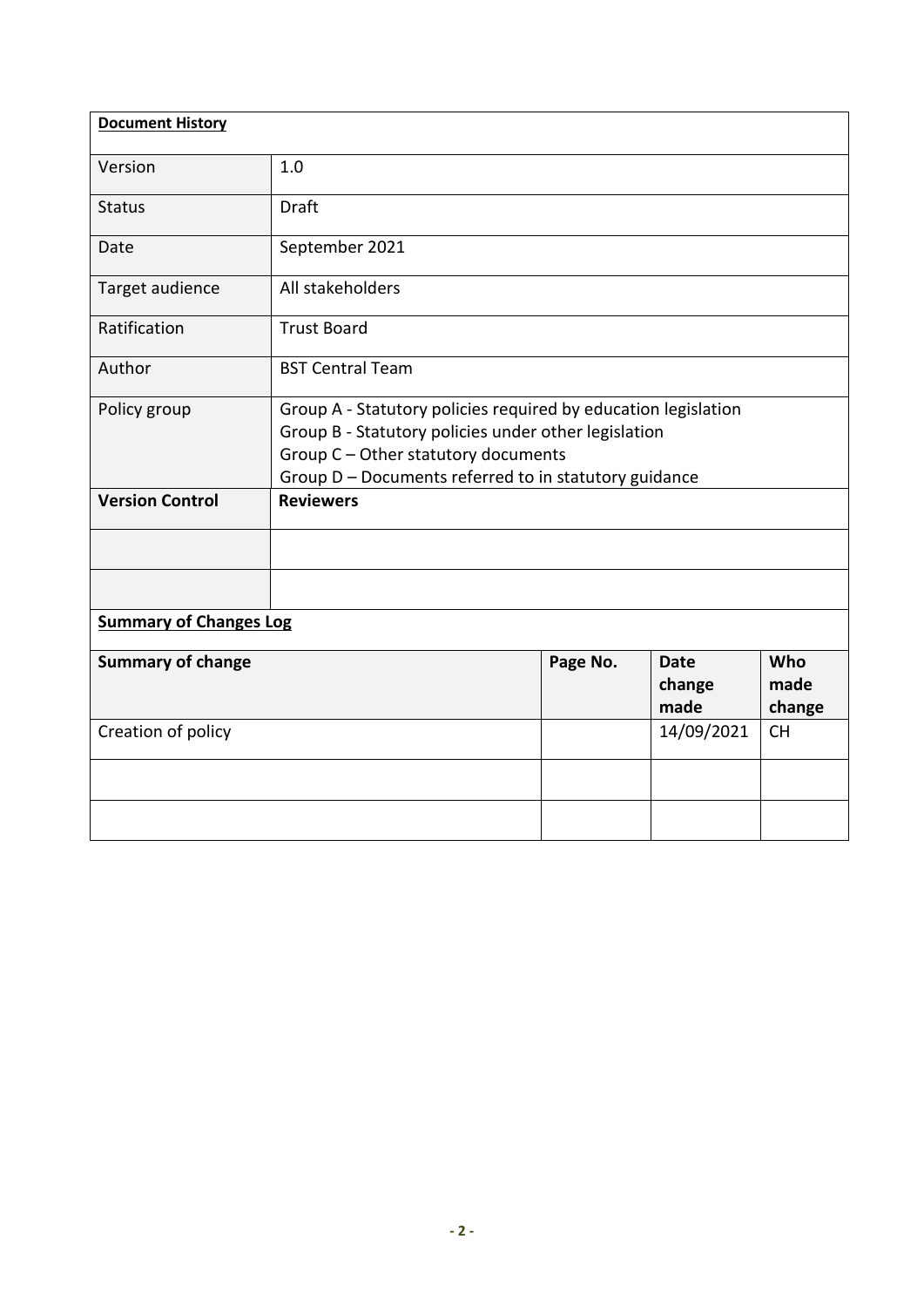#### **Purpose, legislation and statutory guidance**

This policy applies to early career teachers (ECT) who start their induction **on or after 1 September 2021**. The purpose of this policy and procedure is to ensure that every ECT receives their entitlement to induction and an early career framework based induction as defined by the Department for Education's (DfE's) statutory guidance [Induction for early career teachers \(England\)](https://www.gov.uk/government/publications/induction-for-early-career-teachers-england) and the [Early](https://www.gov.uk/government/collections/early-career-framework-reforms)  [career framework reforms.](https://www.gov.uk/government/collections/early-career-framework-reforms)

The school will ensure that the ECT will receive an induction designed and underpinned by the Early Career Framework (ECF), to enable ECTs to understand and apply the knowledge and skills set out in the ECF.

For a full-time ECT, the induction period will last for 2 academic years. Part-time ECTs will serve a fulltime equivalent. Up to one term of continuous employment may count towards completion of the induction period.

Our Induction programme is quality assured by the appropriate body, Brighter Futures for Children.

#### **Induction Transitional Arrangements – 'pre-September 2021 cohort'**

NQTs who have started but not completed their induction **before 01 September 2021** will follow the NQT induction policy. During the transition period, applicable ECTs will complete their induction within three assessment periods as outlined in previous NQT induction statutory guidance [The Education](http://www.legislation.gov.uk/uksi/2012/1115/contents/made)  [\(Induction Arrangements for School Teachers\) \(England\) Regulations 2012.](http://www.legislation.gov.uk/uksi/2012/1115/contents/made)

Where possible, at the discretion of the headteacher, we will also provide pre-September 2021 cohort teachers with:

- An ECF-based induction for the remainder of the NQT's 1-year induction
- An induction mentor for the remainder of the NQT's 1-year induction

After 01 September 2023, if induction has not been completed, pre-September 2021 cohort teachers will be required to complete the remainder of a two-year induction.

## **Prior to induction**

Before induction can start the headteacher and appropriate body will agree:

- that the post is suitable for induction
- the official start date for induction this cannot be before the date that the ECTs induction programme formally commences and cannot be backdated

The school will provide a suitable role for every ECT, including:

- a headteacher who is able make a recommendation about whether the ECTs performance against the Teacher Standards is satisfactory
- an ECF based induction programme
- the necessary employment tasks, experience and support to enable them to demonstrate satisfactory performance against the teacher standards throughout, and by the end of, the induction period
- an appointed induction tutor, who will have qualified teacher status (QTS), sufficient time and experience to carry out the role
- an appointed induction mentor, who will have QTS, sufficient time and experience to carry out the role
- a reduced timetable to allow ECTs to undertake activities in their induction programme; in their first year, this will be no more than 90% of the timetable of our existing teachers on the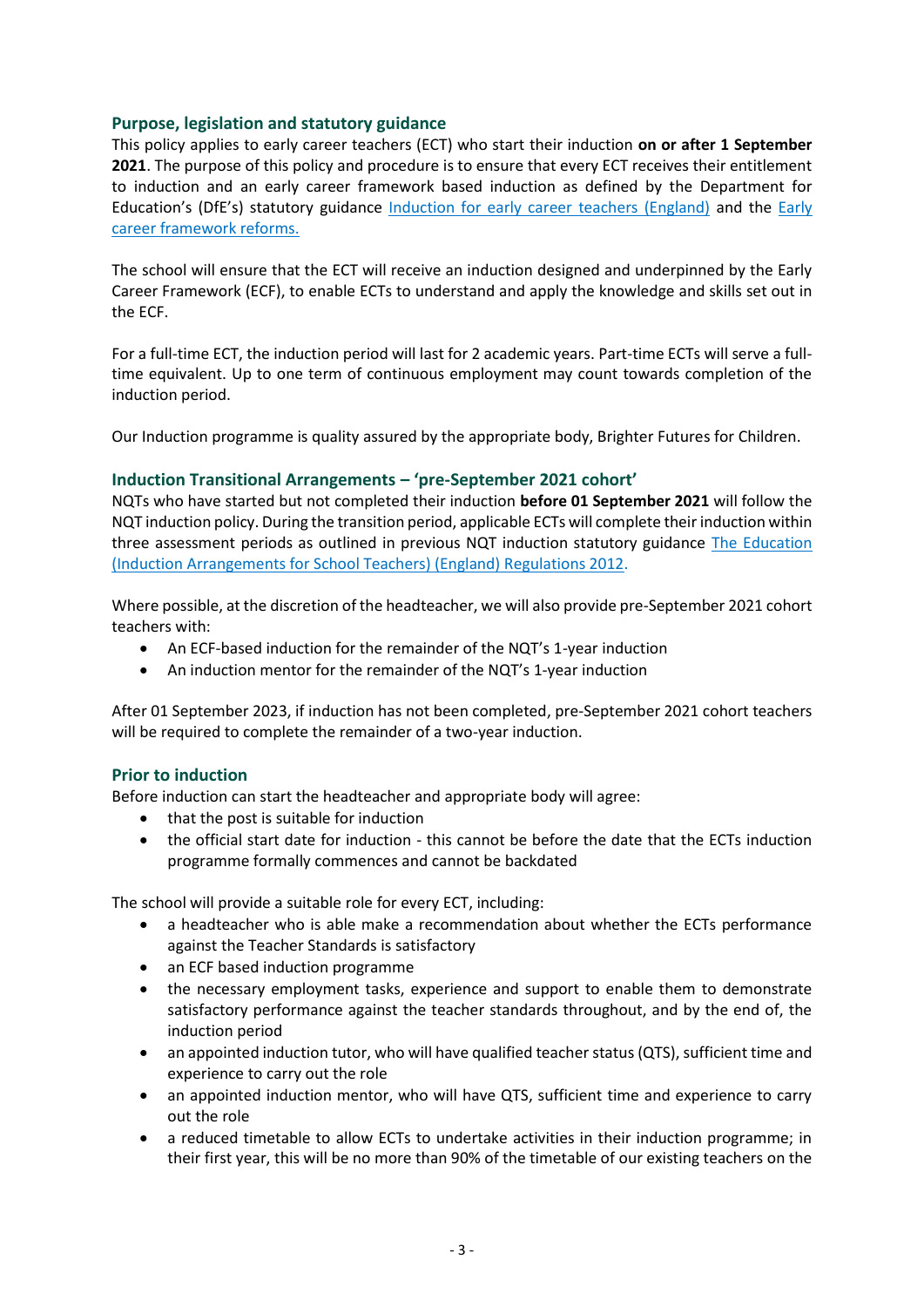main pay range, and in their second year, this will be no more than 95% of the timetable of our existing teachers on the main pay range

- opportunity to regularly teach the same class or classes
- involve similar planning, teaching and assessment processes to other teachers working in similar posts
- opportunity to regularly observe other colleagues' practice within or outside of school

The role will not:

- make unreasonable demands upon the ECT
- normally demand teaching outside the age range and/or subjects they have been employed to teach
- involve additional non-teaching responsibilities without appropriate preparation and support
- present the ECT on a day-to-day basis, with discipline problems within a class, that are unreasonably demanding

#### **Roles and responsibilities**

We strongly believe in our collective responsibilities to support and nurture our teachers. The following roles and responsibilities are those outlined within the DfE's statutory induction guidance for ECTs.

#### **Local academy board**

The local academy board will be fully aware of its responsibility to provide the necessary monitoring, support and assessment for ECT's. Careful consideration is given, prior to any decision to appoint an ECT, whether the school currently has the capacity to fulfil all its obligations.

The local academy board will be kept aware and up to date about induction arrangements and the results of formal assessment meetings. The local academy board will investigate concerns raised by the ECT and seek guidance from the appropriate body (Brighter Futures for Children) if necessary.

The local academy board:

- should ensure compliance with the requirement to have regard to the Statutory guidance
- should be satisfied that the institution has the capacity to support the ECT
- should ensure the headteacher/principal is fulfilling their responsibility to meet the requirements of a suitable post for induction
- must investigate concerns raised by an individual ECT as part of the institution's agreed grievance procedures
- can seek guidance from the appropriate body on the quality of the institution's induction arrangements and the roles and responsibilities of staff involved in the process
- can request general reports on the progress of an ECT

#### **Headteacher**

The headteacher will:

- verify that the ECT has been awarded QTS
- confirm that the ECT needs to serve an induction period
- agree, in advance of the ECT starting, who will act as the appropriate body
- notify the appropriate body when an ECT is taking up a post and undertaking induction
- ensure the ECT's post is suitable for induction
- ensure the induction tutor is appropriately trained and has sufficient time to carry out their role effectively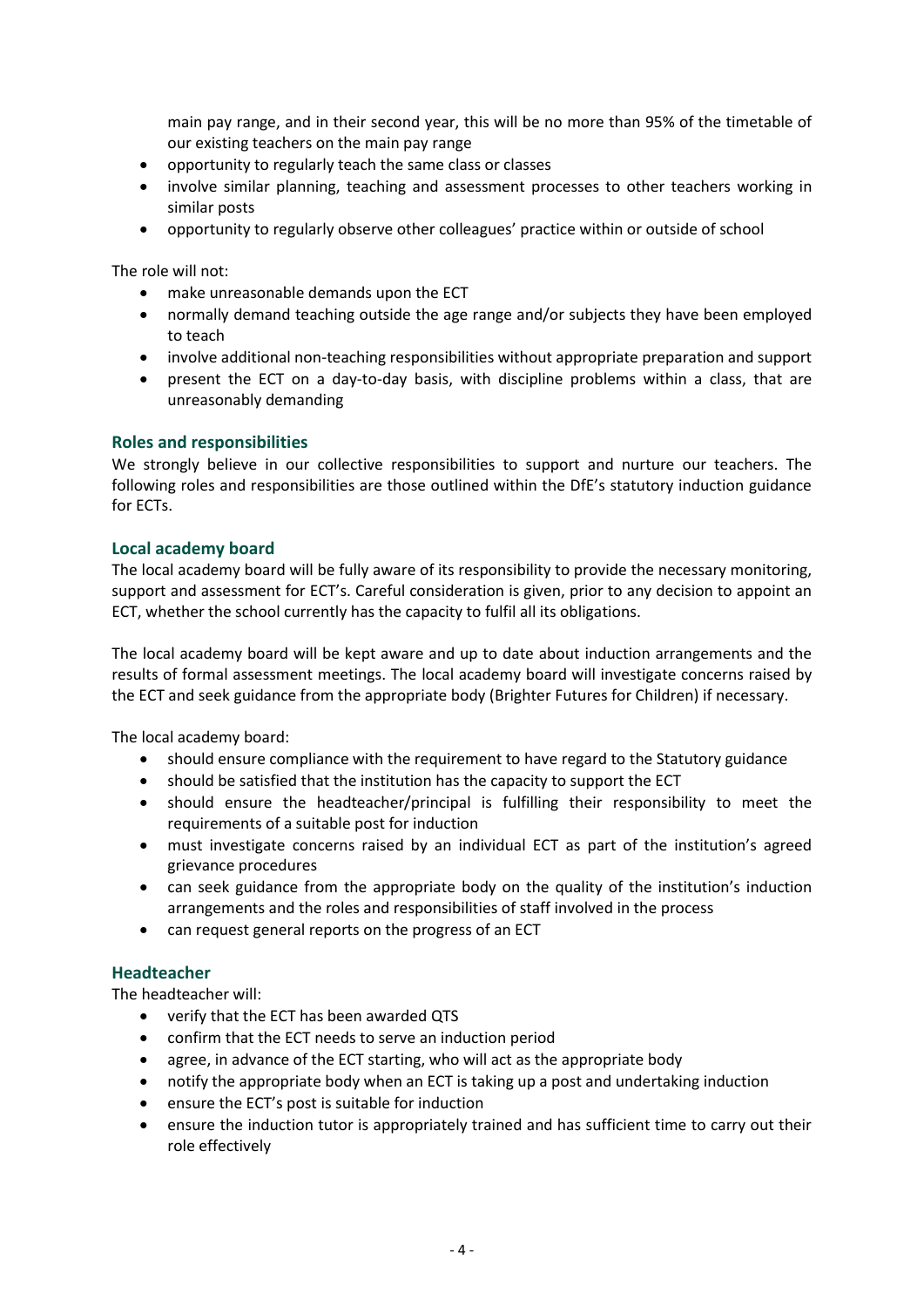- ensure the mentor is appropriately trained and has sufficient time to carry out their role effectively
- ensure an appropriate ECF-based induction programme is in place
- ensure the ECT's progress is reviewed regularly, including through observations and feedback of their teaching
- ensure that formal assessments are carried out and reports completed and sent to the appropriate body
- maintain and retain accurate records of employment that will count towards the induction period
- ensure that all monitoring and record keeping is done in the least burdensome and most streamlined way
- make the governing board aware of the support arrangements in place for the ECTs completing induction
- make a recommendation to the appropriate body on whether the ECT's performance against the teacher standards is satisfactory
- participate in the appropriate body's quality assurance procedures
- retain all relevant documentation, evidence and forms on file for 6 years

There may also be circumstances where the headteacher is expected to:

- obtain interim assessments from the ECT's previous post
- act early, alerting the appropriate body when necessary, in cases where an ECT may be at risk of not completing induction satisfactorily
- ensure third-party observation of an ECT who may be at risk of not performing satisfactorily against the teachers' standards
- notify the appropriate body as soon as absences total 30 days or more
- periodically inform the local academy board about the institution's induction arrangements
- advise and agree with the appropriate body where, in exceptional cases, it may be appropriate to reduce the length of the induction period or deem that it has been satisfactorily completed
- consult with the appropriate body in cases where a part-time ECT has completed a period covering, but not equivalent to, two school years and has met the necessary requirements to reduce induction
- provide interim assessment reports for staff moving school in between formal assessment periods
- notify the appropriate body when an ECT undertaking induction leaves the institution

While the headteacher may not delegate these responsibilities, many of the associated tasks will be carried out by an induction tutor or other suitably experienced colleague. In addition to the statutory requirements the head teacher will:

- observe and give written warnings to an ECT at risk of failing to meet the required standards
- keep the local academy board aware and up to date about induction arrangements and the results of formal assessment meetings

## **Induction tutor**

The principal requirement for the ECT induction tutor is to be responsible for the overall management of initiating ECTs into the teaching profession and into each school's systems and structures as well as supporting the assessment and progress of each ECT through formal reporting and regular progress reviews. It entails not only a coordination role but also keeping records of activities and monitoring the quality assurance of provision. It embraces various tasks, such as organising a central induction programme, providing support and guidance and the rigorous but fair assessment of the ECT's performance as assessed against the teachers' standards.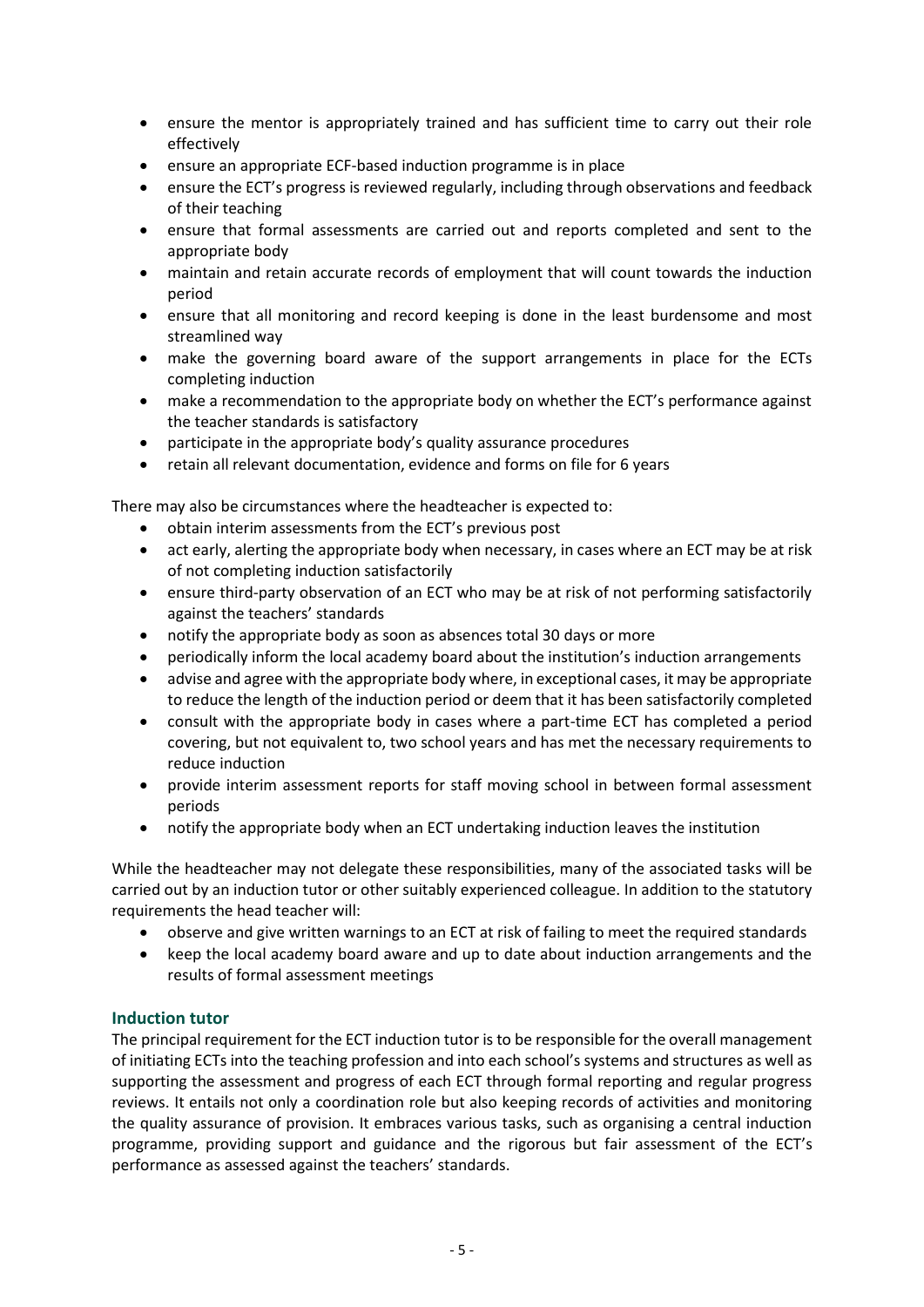The induction tutor provides the ECT with regular progress reviews, annual formal assessments, monitoring and support and is expected to:

- provide, or coordinate, guidance for the ECT's professional development
- carry out regular progress reviews throughout the induction period
- undertake two formal assessment meetings during the total induction period, coordinating input from other colleagues as appropriate
- carry out progress reviews in terms where a formal assessment does not occur
- inform the ECT, following progress review meetings, of the determination of their progress against the teachers' standards and share progress review records with the ECT, headteacher and appropriate body
- inform the ECT during the assessment meeting of the judgements to be recorded in the formal assessment record and invite the ECT to add their comments

## **Mentor**

The mentor will:

- regularly meet with the ECT for structured mentor sessions to provide effective targeted feedback
- work collaboratively with the ECT and other colleagues involved in the ECT's induction within the same school, to help ensure the ECT receives a high-quality ECF-based induction programme
- provide, or broker, effective support, including phase or subject specific mentoring and coaching
- take prompt, appropriate action if an ECT appears to be having difficulties
- engage with the ECF programme (as selected by the school) of training that supports the ECT to understand and apply the knowledge and skills set out in the Early Career Framework's evidence ('learn that') statements and practice ('learn how to') statements
- engage with the ECF programme (UCL-Teaching School Hub Berkshire) of mentor training

## **Early Career Teacher**

The ECT has a vital part to play in their own induction, they will:

- provide evidence that they have QTS and are eligible to start induction
- meet with their induction tutor at the start of the programme to discuss and agree priorities, and keep these under review
- agree with their induction tutor how best to use their reduced timetable allowance and guarantee engagement with their ECF-based induction
- provide evidence of their progress against the relevant standards
- participate fully in the monitoring and development programme
- participate in scheduled classroom observations, progress reviews and formal assessment meetings
- agree with their induction tutor the start and end dates of the induction period, and the dates of any absences from work during the period
- retain copies of all assessment reports
- raise any concerns with their induction tutor as soon as they arise
- consult with their contact at the appropriate body at an early stage if there are difficulties in resolving issues with their induction tutor or within the school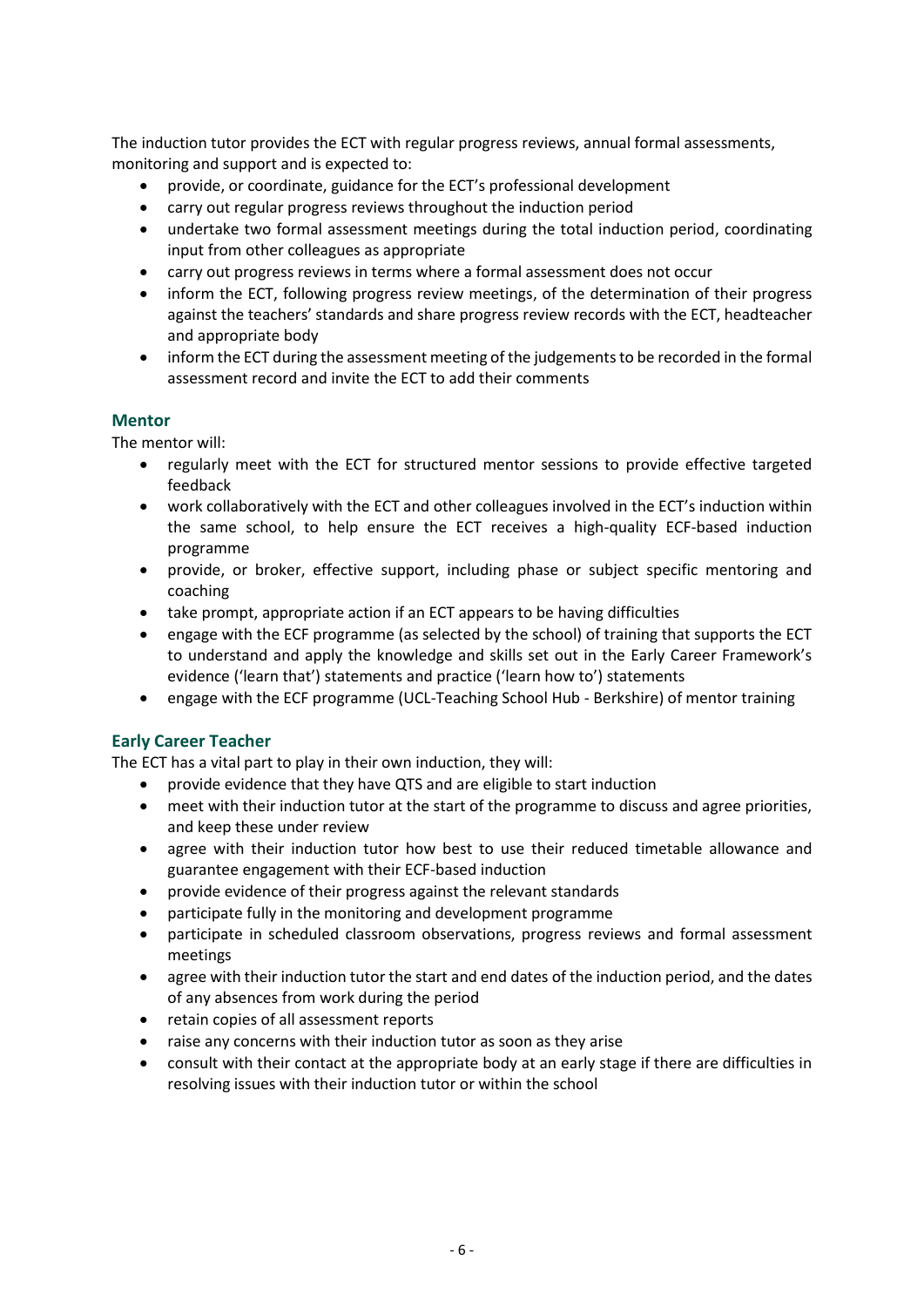# **Entitlement**

Our induction programme (UCL in conjunction with TSH Berkshire) ensures that ECTs are provided with the support and monitoring to help them fulfil their professional duties and meet the requirements for satisfactory completion of induction. It builds on their knowledge, skills and achievements in relation to standards for the award for qualified teacher status (QTS).

The key aspects of the induction programme for ECTs are as follows:

- access to an induction programme that will commence upon appointment and be reviewed after one year in post
- structured visits to the school prior to taking up appointment when possible
- regular monitoring, feedback and support from an induction tutor and separate mentor who is adequately prepared for the role and will coordinate the induction programme
- regular meetings with mentor, who will provide regular structured ECF mentoring sessions and targeted feedback
- meetings with senior leads, subject leads and other key staff where appropriate
- an additional reduction of 10% in Year 1 and 5% in Year 2 of the average teacher's face to face teaching time to participate in the schools and ECF induction programme
- opportunities for further professional development based on agreed targets.
- regular observations of their teaching against the teacher standards as outlined in BFfC ECT Induction schedule- with follow-up discussions and written feedback
- termly professional reviews of their progress (except in terms where formal assessment is held), at which their induction tutor will review and revise objectives, in relation to the relevant teacher standards and their current needs and strengths
- regular opportunities to observe experienced teachers, either within the school or at another school with effective practice
- ECTs within the School will be following a Full induction programme. Our chosen provider is UCL in conjunction with Teaching School Hub-Berkshire

## **Assessments of ECT performance**

The induction tutor's assessment of ECTs will be rigorous but also objective. They will carry out termly progress reviews, where a formal assessment is not required. Formal assessment meetings will take place in the final term of the ECT's first year (term 3) and the final term of their second year (term 6).

Meetings will be informed by clear and transparent evidence gathered from observations, mentor meetings, progress reviews and drawn from the ECT's work as a teacher and from their induction programme.

After each progress review/formal assessment meeting, a report will be completed that clearly shows how the ECT is performing against the teacher standards. The ECT will have the opportunity to add their own comments to progress review and assessment forms.

Formal assessment report will be signed by the headteacher, induction tutor and the ECT. The headteacher will also recommend to the appropriate body in the final assessment report at the end of the programme as to whether the ECT's performance is satisfactory against the relevant standards.

A copy of the formal assessment report will then be sent to the appropriate body within 10 working days of the meeting. The appropriate body will make the final decision on whether the ECT has passed their induction period.